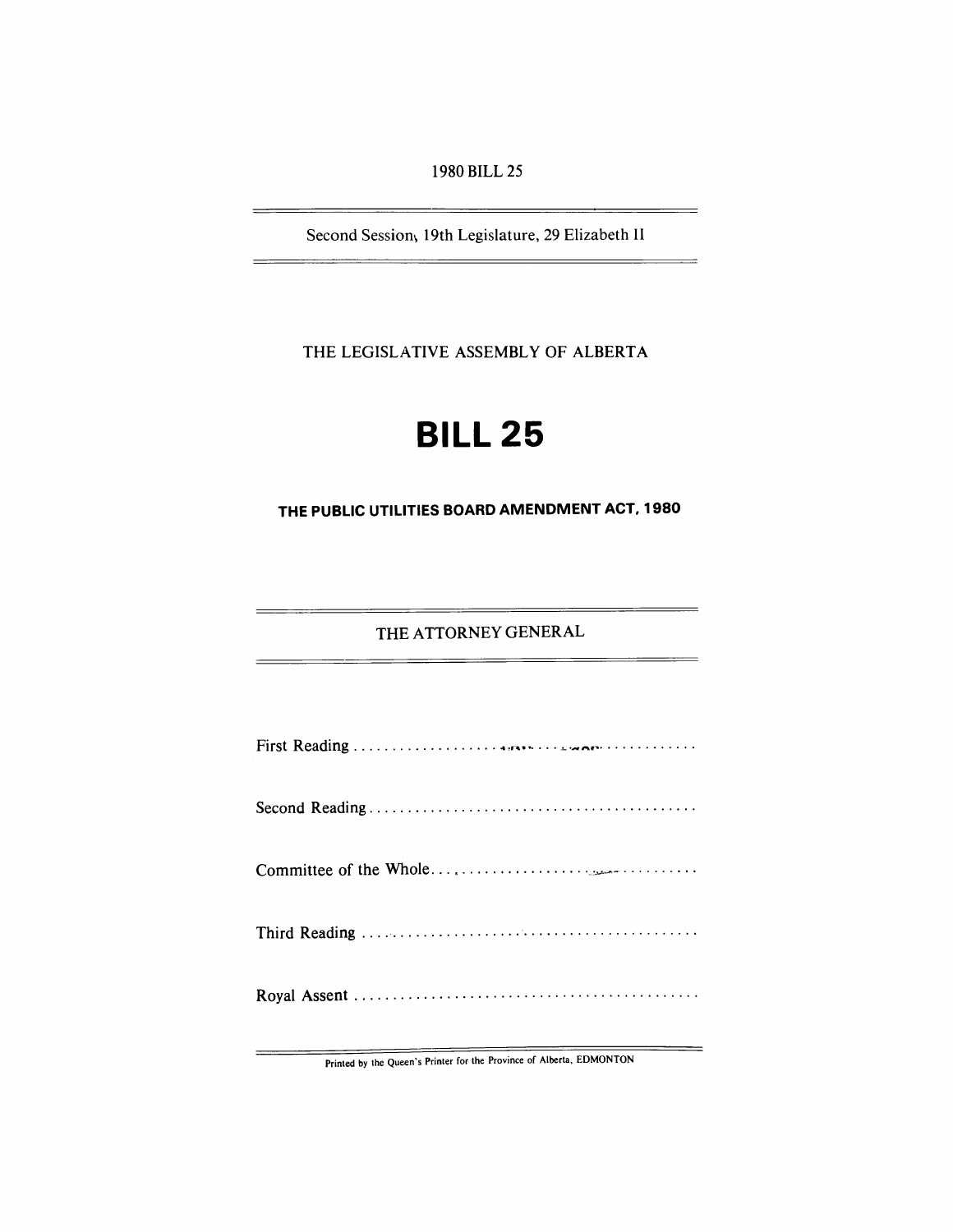Bill 25

# **BILL 25**

# 1980

### **THE PUBLIC UTILITIES BOARD AMENDMENT ACT, 1980**

*(Assented to , 1980)* 

HER MAJESTY, by and with the advice and consent of the Legislative Assembly of Alberta, enacts as follows:

*1 The Public Utilities Board Act is amended by this Act.* 

2 The following is added after section 2:

**2.1** An application to the Board under this Act includes a complaint in writing made to the Board.

*3 Section* 7 *is amended by adding the following after subsection*   $(2)$ :

(3) The chairman

(a) is the chief executive officer of the Board, and

(b) subject only to those directions or decisions that are given or made by a resolution of the Board, has the power to act on behalf of the Board in respect of any thing relating to the administrative affairs of the Board.

*4 Section* 13 *is amended* 

(a) in subsection (1) by striking out "Subject to the approval of the Lieutenant Governor in Council, the Board<sup>35</sup> and *substituting* "The Board", and

*(b) in subsection* (2) *by striking out* "the Lieutenant Governor in Council" *and substituting* "the Board".

*5 Section* 19 *is repealed.*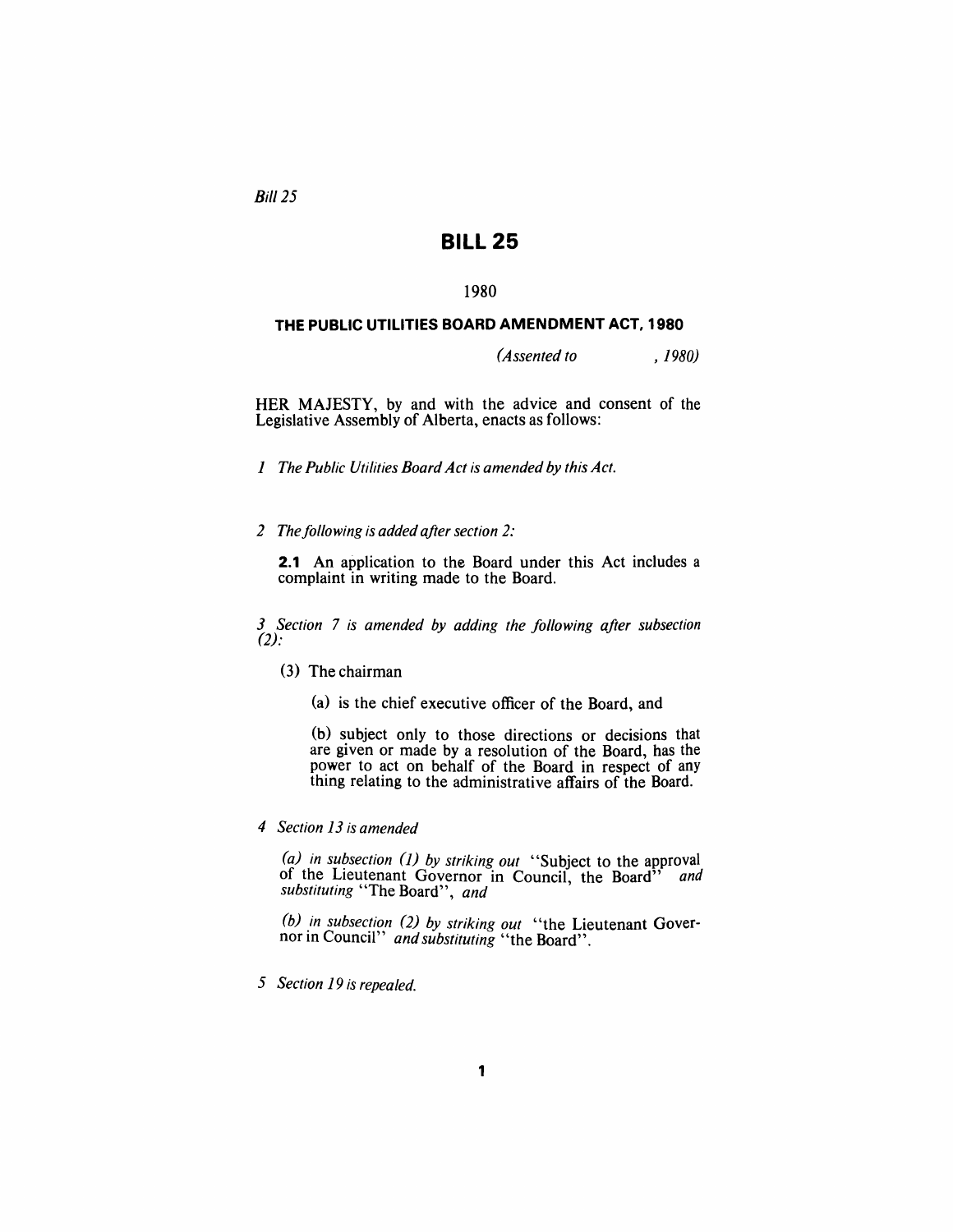#### **Explanatory Notes**

1 This Act will amend chapter 302 of the Revised Statutes of Alberta 1970.

2 Application to the Board includes a complaint to the Board.

#### 3 Section 7 presently reads:

*70) One member of the Board shall be appointed by the Lieutenant Governor in Council to be chairman of the Board.* 

*(2) The member so appointed is entitled to hold the position of chairman so long as he continues to be a member of the Board.* 

### 4 Section 13 presently reads:

J30) *Subject to the approval of the Lieutenant Governor in Council, the Board may from time to time appoint one or more experts or persons having special technical or other knowledge to inquire into and report to the Board in respect of any matter before the Board or in respect of which the Board deems it necessary to have information for the proper carrying out of its duties under this Act.* 

*(2) A person appointed by the Board pursuant to this section shall be paid such remuneration as may be prescribed by the Lieutenant Governor in Council.* 

5 Section 19 presently reads:

*19 Where the Board appoints or directs any person not being a member of its staff to per/orm any service required by this Act, that person shall be paid therefor such sum for services and expenses as the Lieutenant Governor in Council may determine.*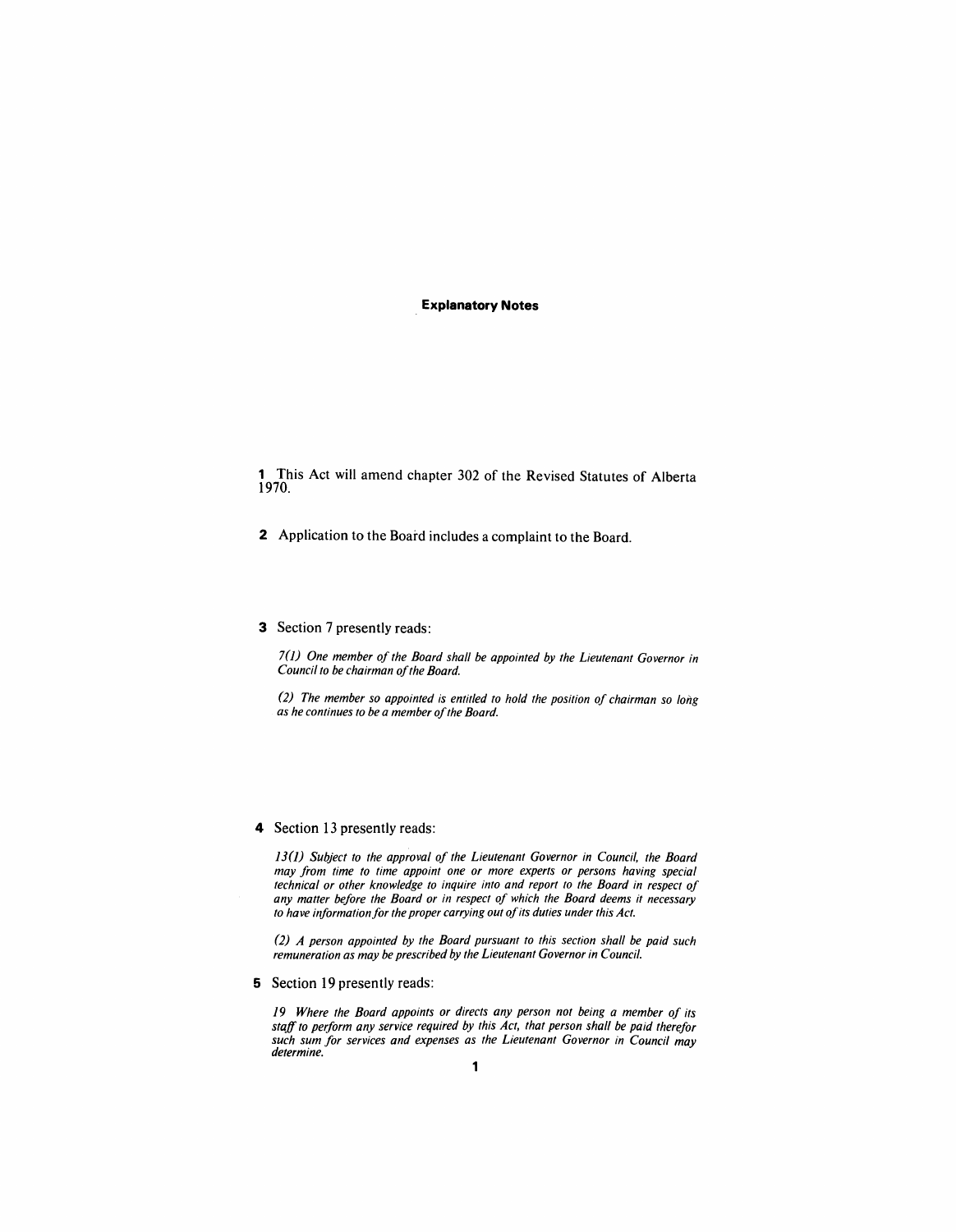*6 Section* 27 *is amended by striking out* "in the month of January in each year" *and substituting* "in each year on or before March 31".

*7 Section 36(1) is amended by striking out* ", complaint".

*8 Section 480) is amended by striking out* "the chairman and" *and substituting* "the chairman of the Board, the".

9 *Section 50(1) is amended by striking out* ", complaint".

*10 Section* 51 *is amended by striking out* "a complaint to the Board" *and substituting* "an application to the Board alleging".

*11 Section* 58 *is amended by striking out* "Supreme Court of Alberta" *and substituting* "Court of Queen's Bench".

12 Section 70.1 is repealed and the following is substituted:

**70.1** (1) The Board, upon its own initiative or upon the application of a person having an interest, may, or upon the order of the Lieutenant Governor in Council shall, declare

(a) that any thing that is a public utility by virtue of section  $2(j)(i)$ , (ii) or (iii) is not a public utility,

(b) that a person is not for the purposes of this Act an owner of a public utility, or

(c) that a provision of this Act does not apply to

(i) a public utility,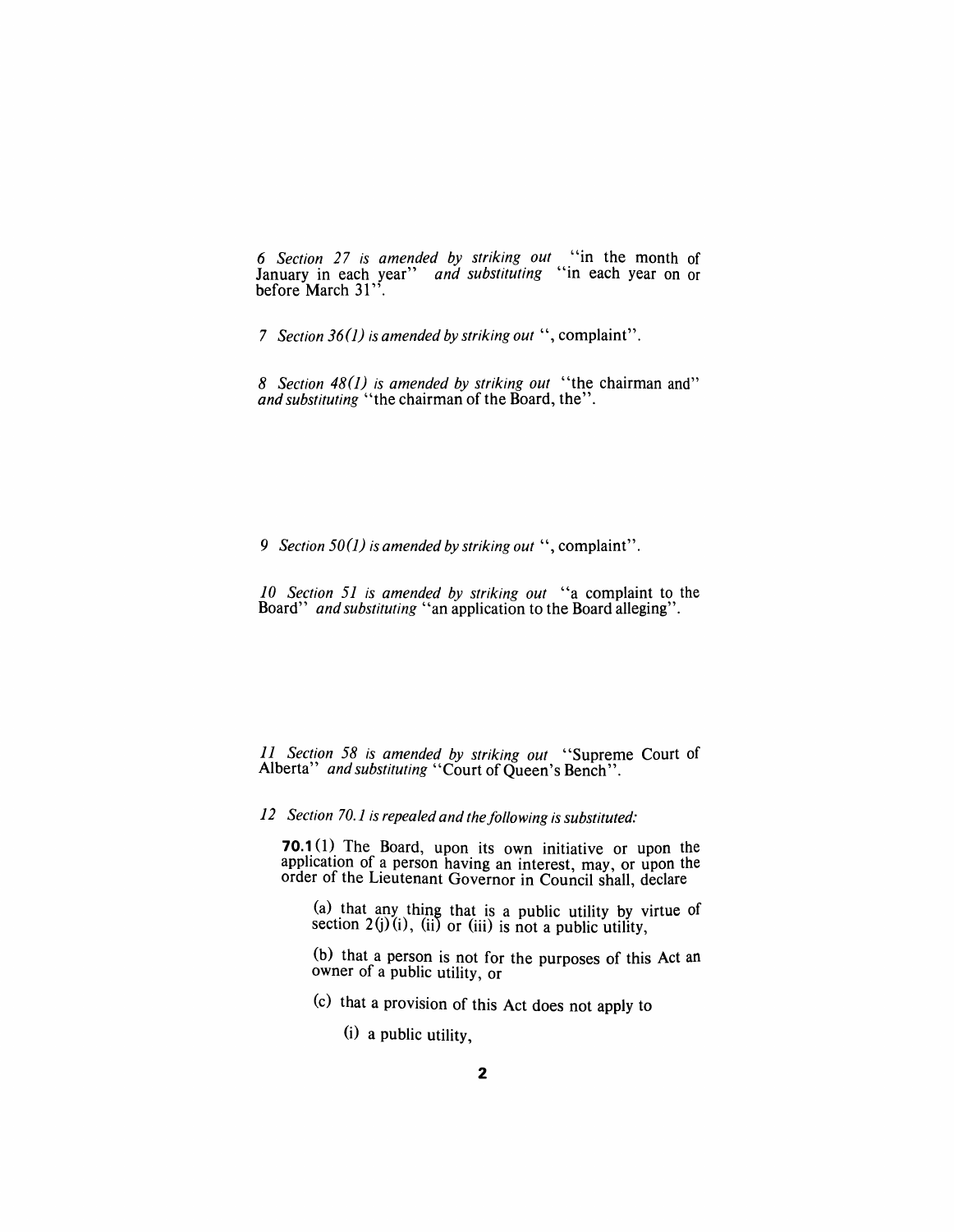6 Changes the date that the annual report is submitted to Executive Council from January 31 to March 31.

- 7 Removes a reference to "complaint".
- 8 Section 48(1) presently reads:

*48(J) A document purporting to be signed by the chairman and secretary of the Board or by a Single member of the Board, or by any officer of the Board, shall, without proof of the signature, be admitted in evidence as prima facie proof that*  the document was duly signed, and is sufficient notice to a company and all *parties interested,* if *served in the manner hereinbefore provided for service of notice, that the document was duly signed and issued by the Board or an officer of the Board, as the case may be.* 

- 9 Removes a reference to "complaint".
- 10 Section 51 presently reads:

*51 Where the Attorney General, a municipality or any party interested, makes a complaint to the Board that any person has unlawfully done or unlawfully failed to do, or is about unlawfully to do, or unlawfully not to do, something relating to a matter over which the Board has jurisdiction under this or any other Act, and prays that the Board make some order in the premises, the Board shall, after hearing such evidence as it thinks fit to require, make such order as it thinks proper under the circumstances.* 

**11** Corrects a reference.

**12** Section 70.1(1) presently reads:

*70.1 (J) The Board, either upon its own initiative or upon the application of any person having an interest, may, and upon the order of the Lieutenant Governor in Council shall,* 

*(a) declare any of the items referred to in section* 2, *clause* 0), *subclause*  (i), (iiJ *or* (iii) *not to be a public utility, or* 

*(b) declare that a provision or any section of this Act is not to apply in respect of any public utility referred to in section 2, clause (j), subclause (i),* (iiJ *or* (iii) *or to an owner of such public utility and for so long as the declaration remains unrevoked by the Board the provision therein mentioned has no application in respect of the public utility so designated therein or to the owner of the public utility as such.*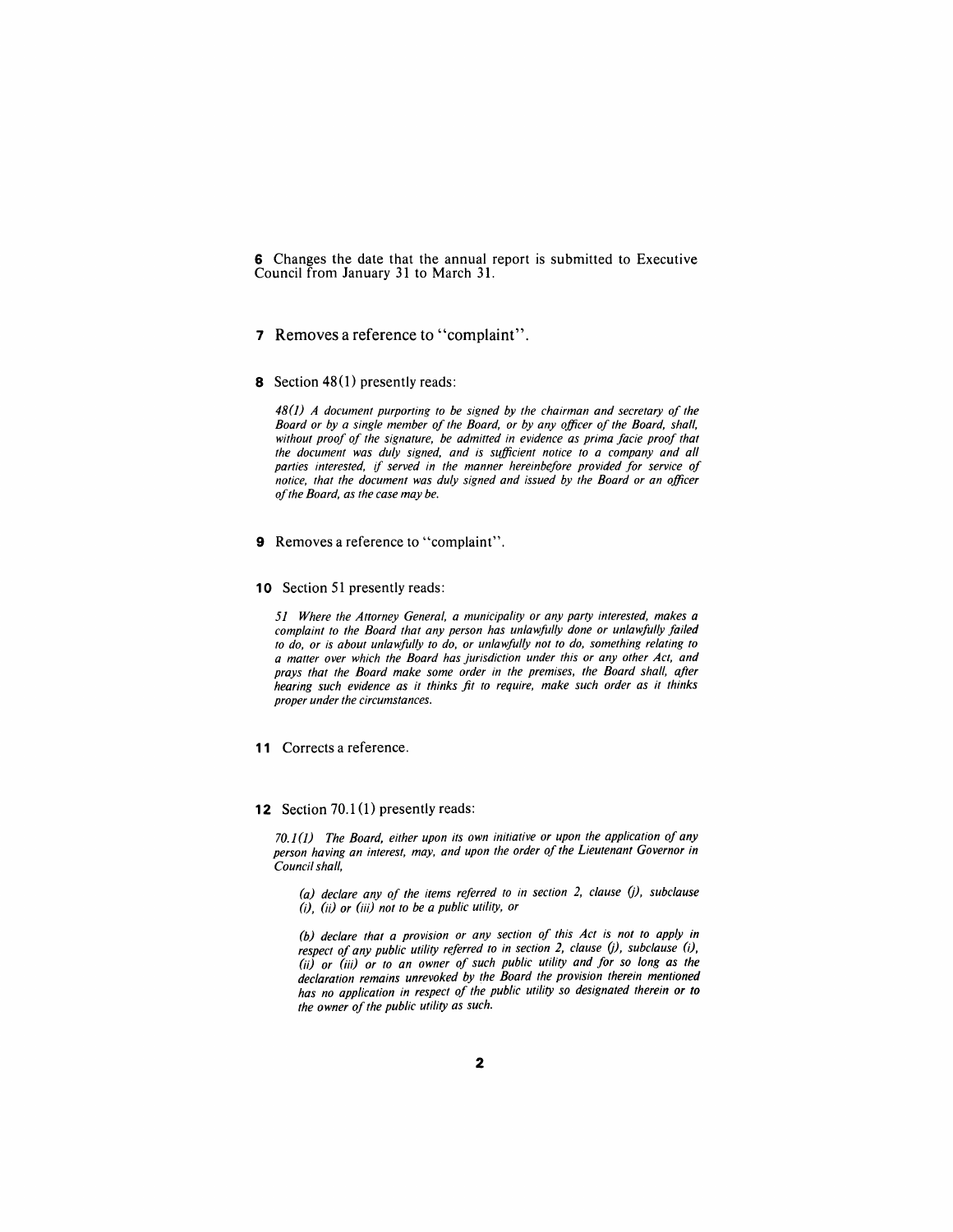(ii) an owner of a public utility, or

(iii) goods or services offered or provided by a public utility.

(2) During the time that a declaration made under subsection  $(1)(c)$  remains in force, the provision in respect of which that declaration was made does not apply, as the case may be, to

- (a) the public utility,
- (b) the owner of the public utility, or

(c) goods or services offered or provided by the public utility.

(3) An order of the Board made under subsection (I) shall be subject to those terms and conditions prescribed by the Board or imposed by an order of the Lieutenant Governor in Council.

(4) The Board,

(a) on its own initiative or on the application of a person having an interest, may, after giving notice and conducting a hearing, or

(b) on the order of the Lieutenant Governor in Council, shall

vary or rescind in whole or in part an order made by the Board under this section.

*13 Section* 71 *is amended by striking out* "complaint" *wherever it occurs and substituting* "application".

*14 Section* 75(2) *is amended by striking out* "complaint of any municipality" *and substituting* "application of a municipality alleging".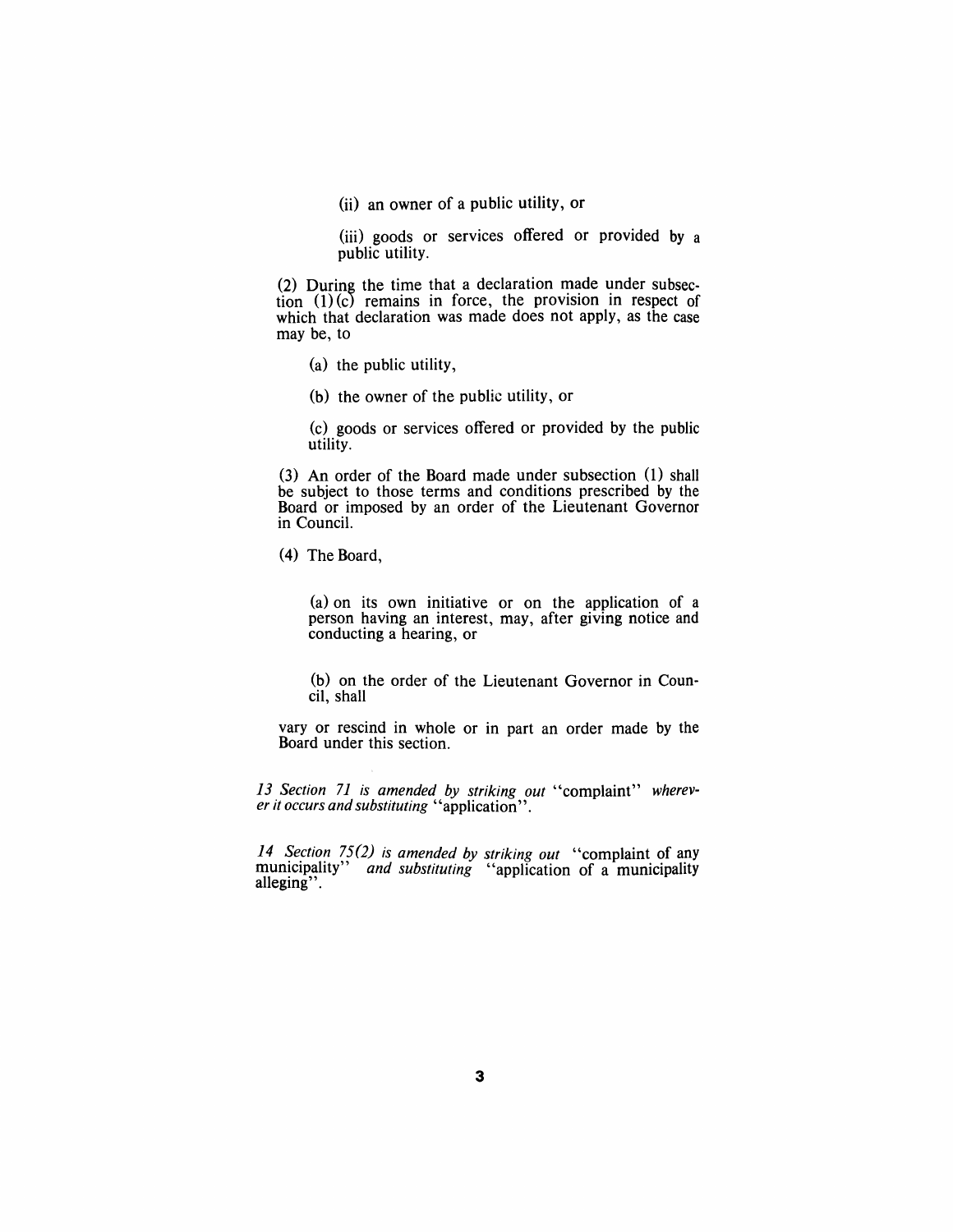*(2) An order of the Board under subsection* (j) *shall be subject to such terms and conditions as the Board may require or which the Lieutenant Governor in Council may impose in an order under subsection* (j).

*(3) The Board, either upon its own initiative or upon the application of any person having an interest, may after notice and hearing, and upon the order of the Lieutenant Governor in Council shall, vary or rescind in whole or in part any order made by the Board pursuant to this section.* 

**13** Removes reference to "complaint" and replaces it with a reference to "application".

## **14** Section 75(2) presently reads:

*(2) Upon the complaint of any municipality that an owner of a public utility*  doing business in the municipality has failed to extend his services to any part of *the municipality, the Board, after hearing the parties and their witnesses and making such inquiry into the matter as it sees fit, may order the extension of the* services and specify the conditions under which the extension is to be done, including the cost of all necessary works which it may apportion between the *owner of the public utility and the municipality in any manner it deems equitable.*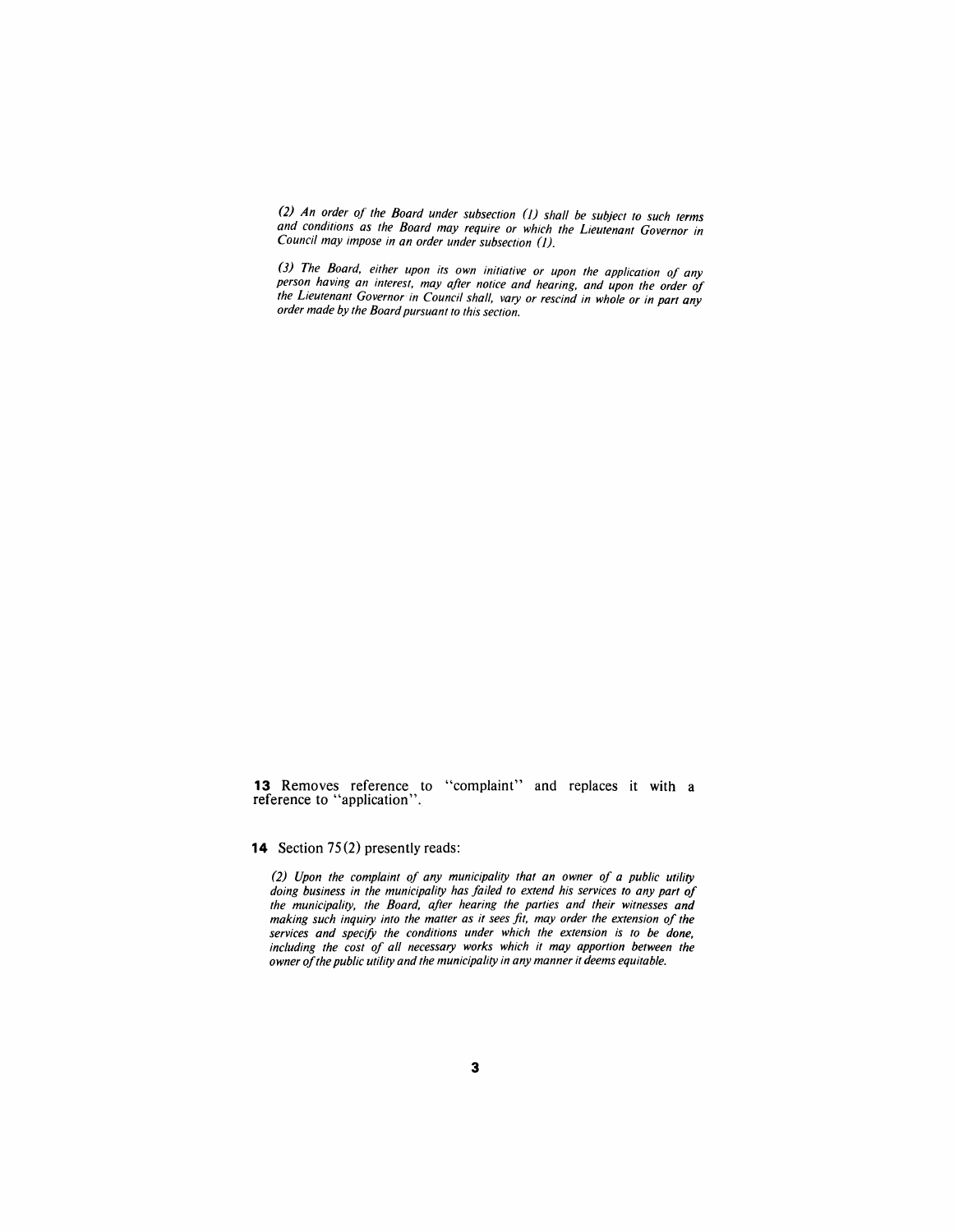15 Section 79(1) is amended by striking out "complaint in writing" *and substituting* "the application of a person having an interest" .

# *16 Section* 81 *is amended*

*(a) by renumbering subsection* 0) *as section* 81 *and in the renumbered section* 81 *by striking out* "complaint in writing" *and substituting* "the application of a person having an interest",

*(b) by repealing subsections* (2), (3) *and* (4) *and substituting the following:* 

**81.01** (1) In fixing just and reasonable rates, tolls or charges or schedules of them, to be imposed, observed and followed thereafter by an owner of a public utility, the Board shall determine a rate base for the property of the owner of the public utility used or required to be used to provide service to the public within Alberta and upon determining a rate base it shall fix a fair return on the rate base.

(2) In determining a rate base under this section, the Board shall give due consideration

(a) to the cost of the property when first devoted to public use, to prudent acquisition cost to the owner of the public utility, less depreciation, amortization or depletion in respect of each, and

(b) to necessary working capital.

(3) In fixing the fair return that an owner of a public utility is entitled to earn on the rate base, the Board shall give due consideration to all those facts as in its opinion are relevant.

*(c) by renumbering subsection* (5) *as section 81.02, and* 

*(d) by renumbering subsection* (6) *as section 81.03 and in the renumbered section 81.03 by striking out* ", under this  $\text{section}, \text{''}.$ 

17 Section 81.1(2) is amended by striking out "complaint" *wherever It occurs and substituting'* 'application".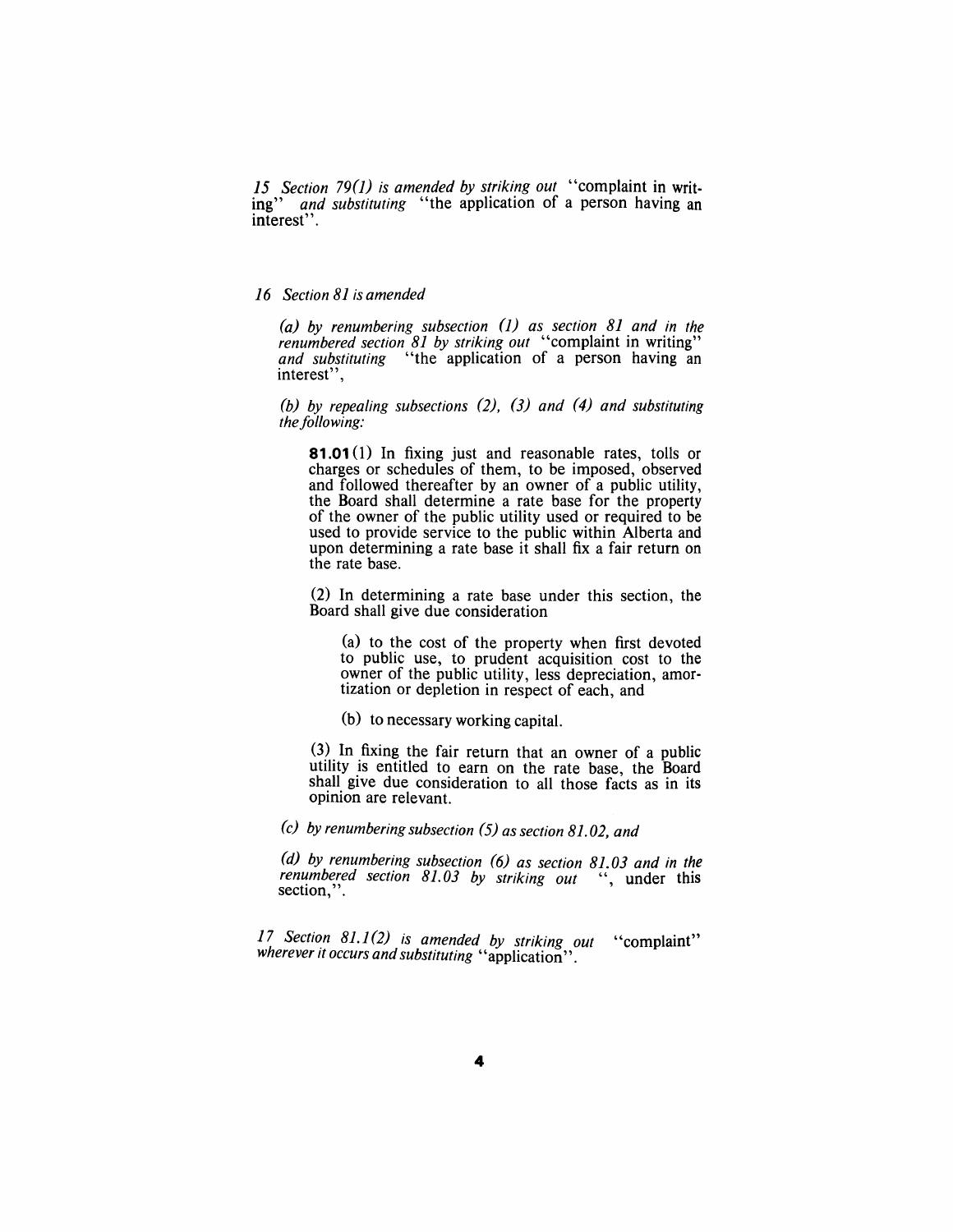#### **15** Section 79(1) presently reads:

*79(J) The Board may, upon its own initiative, or upon com- plaint in writing, investigate any matter concerning a public utility.* 

**16** The present section 81 is converted into three separate sections.

Section 81 presently reads in part:

*81 (J) The Board, either upon its own initiative or upon complaint in writing, may by order in writing, which shall be made after giving notice to and hearing the parties interested,* 

*(2) In fixing just and reasonable rates, tolls or charges, or schedules thereof, to be imposed, observed and followed thereafter by an owner of a public utility, the Board shall determine a rate base for the property of the owner that is used or required to be used in his service to the public within Alberta and fix a fair return thereon.* 

*(3) In determining a rate base under subsection* (2), *the Board shall give due consideration* 

*(a) to the cost of the property when first devoted to public use, to prudent acquisition cost to the owner, less depreciation, amortization or depletion in respect of each, and* 

*(b) to necessary working capital.* 

*(4) In fixing under subsection* (2) *the fair return that an owner of a public utility*  is entitled to earn on the rate base, the Board shall give due consideration to all *such facts as in its opinion are relevant.* 

*(6) In fixing just and reasonable rates, tolls or charges or schedules thereof, under this section, to be imposed thereafter by the owner of a public utility, the Board shall not fix any rate, toll or charge or schedules thereof in such a manner that the rate to the consumers or any class of consumers may be increased from year to year or other period without a further application to and order of the Board thereon.* 

**17** Removes the reference to "complaint" and replaces it with a reference to "application".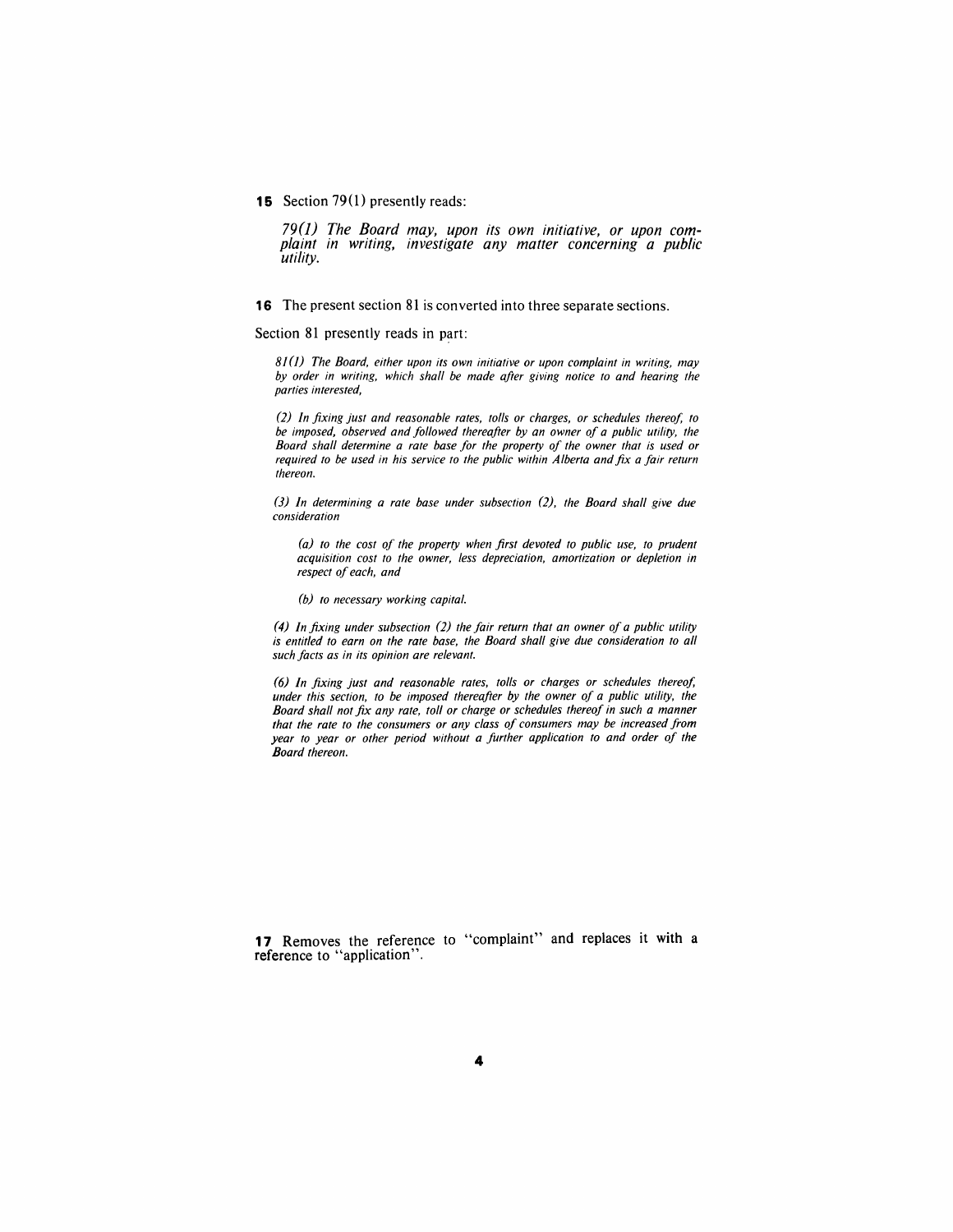*18 Section* 87 *is amended* 

(a) by repealing subsection  $(I)(f)(iii)$  and substituting the */0110 wing:* 

(iii) any contract for consolidation, amalgamation or merger,

(b) by adding the following after subsection  $(1)(f)$ :

 $(f. 1)$  without the approval of the Board, capitalize any lease, or

 $(c)$  in subsection  $(2)(a)$  by adding "or was not required to be approved by the Board by reason of an existing declaration made under section 70.1" *after* "approved by the Board", *and* 

*(d) in subsection (2)(b) by adding* "or was not required to be approved or authorized by the Board by reason of an existing declaration made under section 70.1" *after* "approved or authorized by the Board".

*19 Section* 89(2) *is amended by striking out* "written complaint" *and substituting* "application".

*20 This Act comes into force on the day upon which it is assented to.*